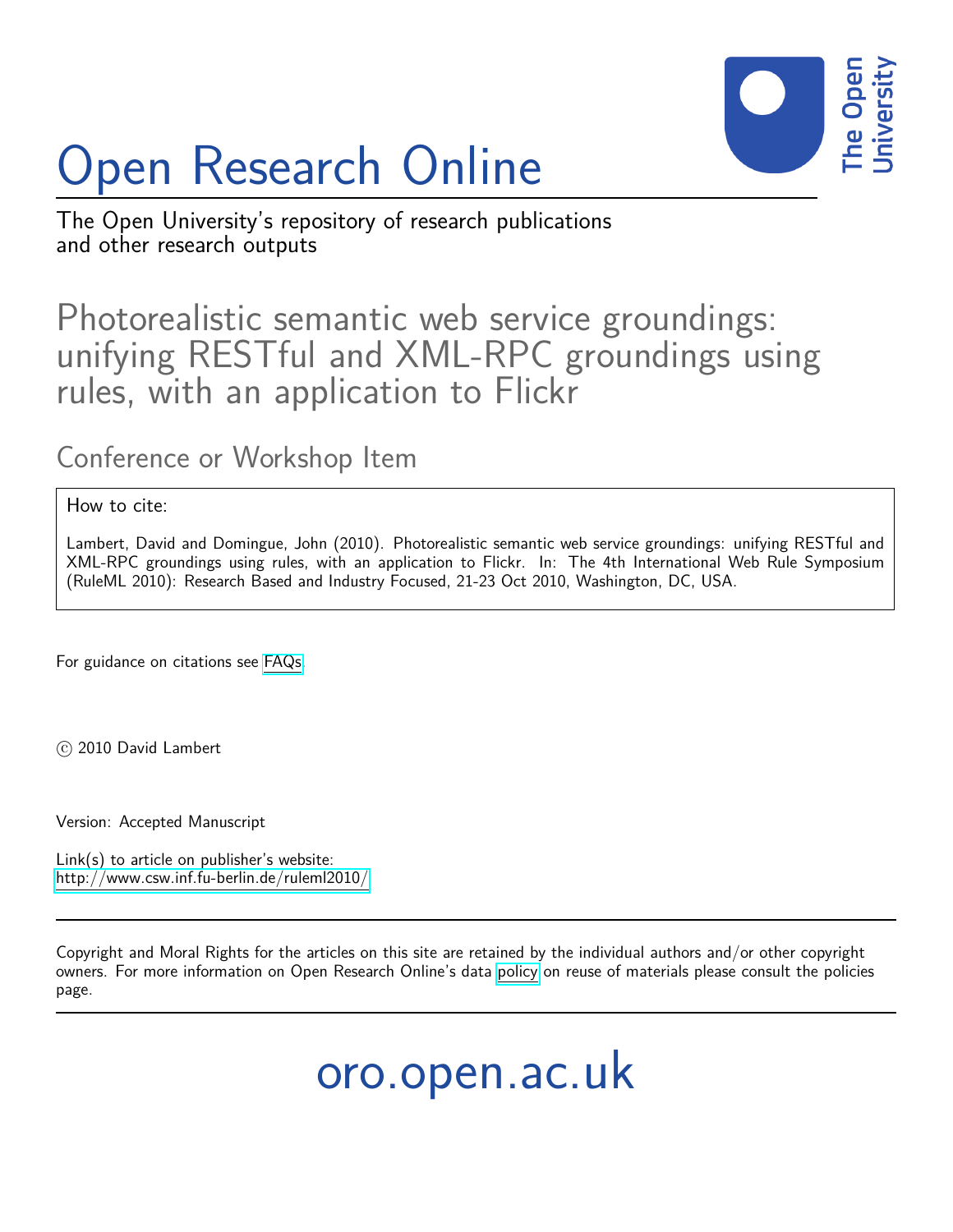## Photorealistic Semantic Web Service Groundings Unifying RESTful and XML-RPC Groundings Using Rules, with an Application to Flickr

Dave Lambert and John Domingue

Knowledge Media Institute The Open University Milton Keynes, United Kingdom d.j.lambert@open.ac.uk

Abstract. Semantic Web services achieve effects in the world through Web services, so the mechanism connecting the ontological representations of services with the on-the-wire messages—the grounding—is of paramount importance. The conventional approach to grounding is to use XML-based translations between ontologies and the SOAP message formats of the services, but these mappings cannot address the growing number of non-SOAP services, and step outside the ontological world to describe the mapping. We present an approach which draws the service's interface into the ontology: we define ontology objects which represent the whole HTTP message, and use backward-chaining rules to translate between semantic service invocation instances and the HTTP messages passed to and from the service. We show how this approach can be used to access the Flickr photo-sharing service through both its RESTful and XML-RPC interfaces.

#### 1 Introduction

The field of semantic Web services uses ontologies to formally model the purpose and operation of Web services such that they can be intelligently used by machines. A crucial part of this is modelling how the Web service is invoked: the message format, and application protocol usage. The major semantic services frameworks— OWL-S [\[1\]](#page-11-0), WSMO [\[2\]](#page-11-1), and SA-WSDL [\[3\]](#page-11-2)—assume services will be implemented using SOAP, and implemented brokers use XML mapping languages to translate between the XML serialisation of the ontology data and the on-the-wire messages exchanged with the Web service. This approach solves only the *data grounding* problem, and even then, solves it only for SOAP services.

Recent trends in Web services have shown that many developers, both on the client and server side, prefer to use techniques other than SOAP or even XML. In particular, XML-RPC is a popular lightweight alternative to SOAP which still uses XML, while RESTful interfaces [\[4\]](#page-11-3) often eschew XML formats altogether in favour of JSON, or multimedia MIME types. An approach based on SOAP, and therefore XML, does not translate easily to non-SOAP flavours of Web service (Section [2\)](#page-2-0).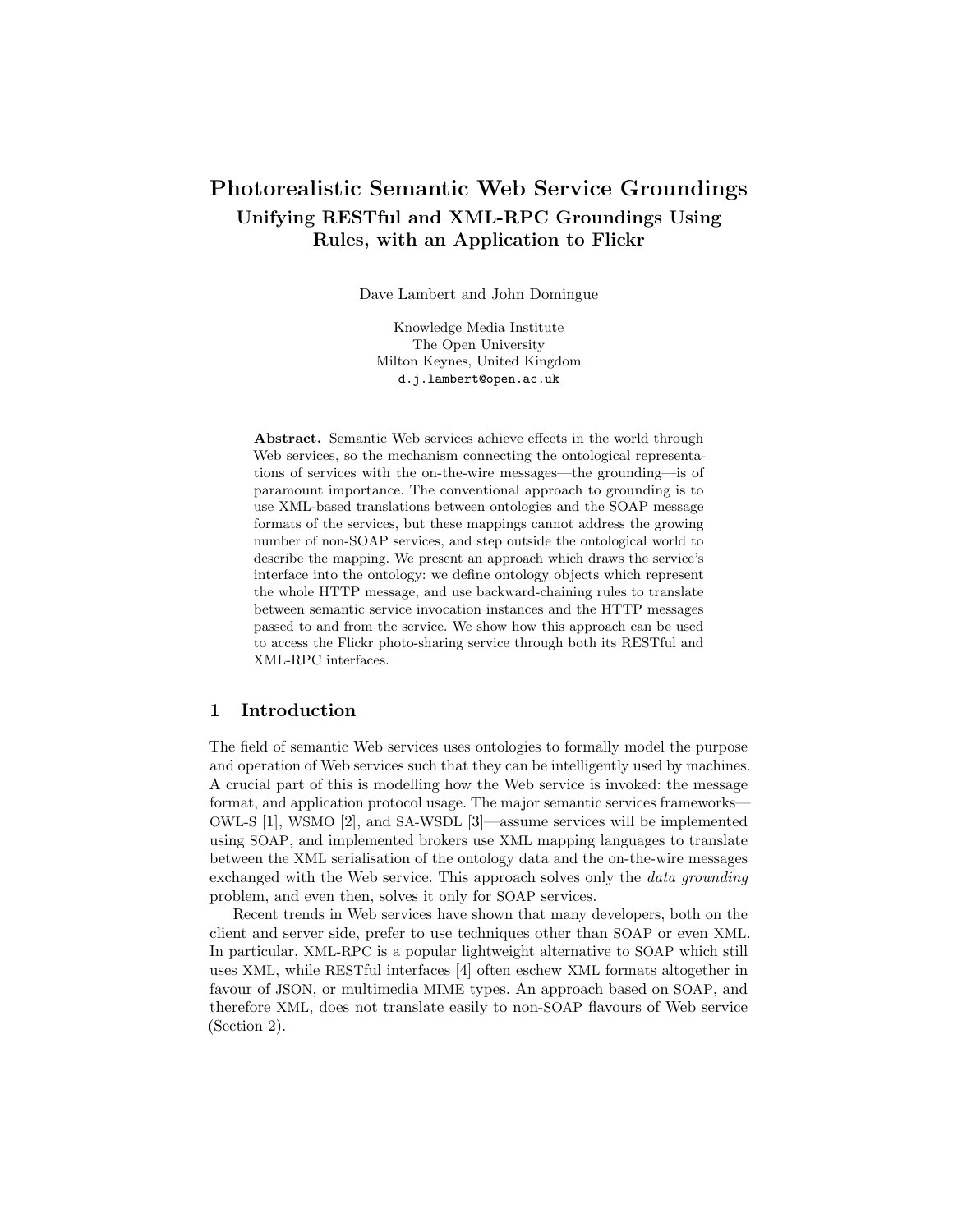In a previous paper [\[5\]](#page-11-4) we introduced a method where the grounding was described entirely using an ontology language's frames and rules, and demonstrated how it could access Amazon's Simple Storage Service through its RESTful interface. In that paper we made but did not substantiate the claim that our approach could be extended to support other message formats, in particular XML-RPC and SOAP. In the current paper, we show how our technique can be used for XML-RPC. After recapping our approach (Section [3\)](#page-3-0), we develop an ontological model for XML documents and XML-RPC messages (Section [4\)](#page-5-0). We proceed to demonstrate upon Flickr—a popular picture sharing service, which happens to provide interfaces for REST, XML-RPC, and SOAP—presenting descriptions for some of Flickr's XML-RPC and RESTful services (Section [5\)](#page-6-0). We compare our method to the usual approaches (Section [6\)](#page-9-0) and conclude (Section [7\)](#page-10-0).

#### <span id="page-2-0"></span>2 Grounding Web Services

The objective of semantic Web services is to formally model the operation of Web services, so that intelligent agents can reason about them. A key part of the reasoning is concerned with the mechanism of service invocation. A semantic service broker must be able to convert an abstract 'invocation' expressed in terms of ontologies into the correct sequence of bytes sent to the correct network address to cause the service to operate, and to interpret the service's response. The process of translating between the ontological world of domain theories and the on-the-wire data formats and protocols is known as 'grounding' the service. For semantic Web services to be practical, brokers must be able to ground a comprehensive collection of real, actively used Web services.

For most of the lifetime of semantic Web services research, the de facto flavour of Web service was defined by XML [\[6\]](#page-11-5), SOAP [\[7\]](#page-11-6), and WSDL [\[8\]](#page-11-7), which grew into the W3C's Web Services stack, colloquially known as 'WS-\*'. As the complexity of the WS-\* stack has increased, its popularity has waned, with many services now being offered using lighter weight alternatives. The genuinely simple protocol which inspired SOAP has re-emerged in its own right as XML-RPC [\[9\]](#page-11-8). More visibly, REST [\[4\]](#page-11-3) has gained considerable mind-share: according to Amazon's Web services evangelist Jeff Barr, around 80% of invocations of Amazon's services are made through the REST interface.<sup>[1](#page-2-1)</sup> Yahoo! does not provide a SOAP interface, and has no intention of adding one.[2](#page-2-2) Flickr, a popular photo-sharing website, offers its API in SOAP, XML-RPC, and RESTful flavours. The SOAP interface does not have a WSDL description, and none of the the third-party bindings<sup>[3](#page-2-3)</sup> for the most popular languages target the SOAP variant:

<span id="page-2-1"></span><sup>1</sup> <http://www.jeff-barr.com/?p=96>

<span id="page-2-2"></span> $^{\rm 2}$  <http://developer.yahoo.com/faq/#soap>

<span id="page-2-3"></span> $^3$  <http://www.flickr.com/services/api/>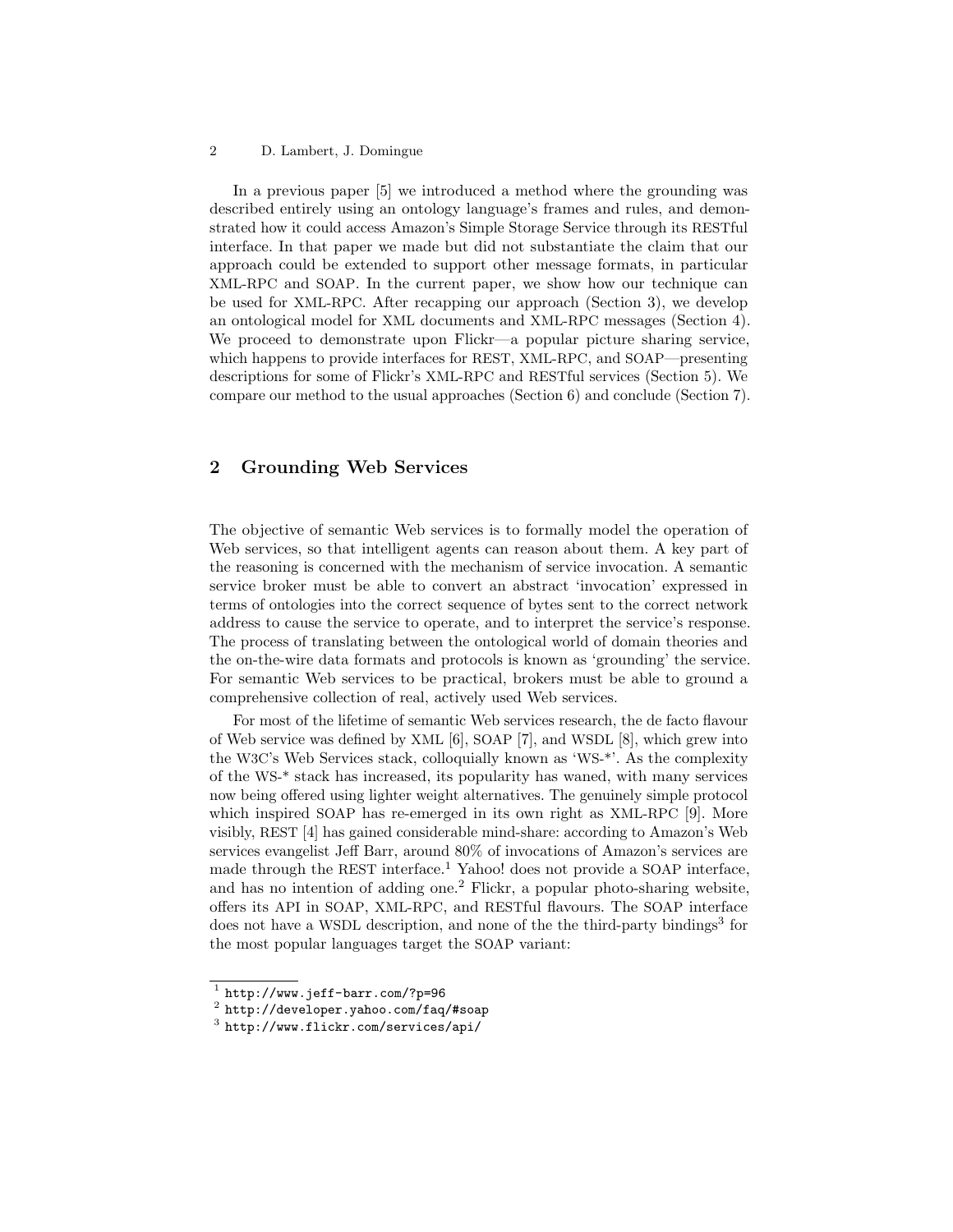|            |             | Flickr Binding Language API Flickr Binding Language API |        |             |
|------------|-------------|---------------------------------------------------------|--------|-------------|
| Flickcurl  | C           | REST Flickr-Upload Perl                                 |        | REST        |
| flickrj    | Java        | REST phpFlickr                                          | PHP    | <b>REST</b> |
| jickr      | Java        | REST flickr.py                                          | Python | <b>REST</b> |
| FlickrNet  | <b>LNET</b> | REST flickr-ruby                                        | Ruby   | <b>REST</b> |
| Flickr-API | Perl        | REST rflickr                                            | Ruby   | XML-RPC     |

In most cases, the Flickr user is ultimately motivated by the prospect of obtaining a picture. Flickr's API provides only a RESTful means for retrieving the image, requiring the construction of the image's URL in one of several forms, the following being the simplest and most restrictive:

http :// farm { farm - id }. static . flickr . com /{ server - id }/{ id }\_{ secret }. jpg

The farm-id, server-id, id, and secret parameters are part of a photo's identity, and can be obtained by calling one of several other Flickr services. There is no SOAP mechanism for retrieving images, and no way to couch the URL creation as an XML transformation. Although WSDL 2 [\[8\]](#page-11-7) and WADL [\[10\]](#page-11-9) can form URLs based on templates, many of the URLs used in RESTful interfaces are much too complicated for this. For example, the Flickr URL shortening service (similar to the TinyURL service) produces URLs of the form:

```
http://flic.kr/p/{base58-photo-id}
```
where base<sup>58-photo-id is an algorithmically specified mapping from a photo's</sup> details to a base 58 encoded string. RESTful authentication mechanisms also typically produce URLs which are impossible to define with a simple substitution template. A general grounding mechanism must not only support the XML that underlies SOAP, but also describe complex URL schemes, and at least handle, if not manipulate, the multimedia data that constitutes much of the data in the HTTP stream.

#### <span id="page-3-0"></span>3 Ground Rules

We previously introduced our approach to grounding which we believe achieves these objectives [\[5\]](#page-11-4), and in this section we quickly review the technique. The scheme has been implemented in the Internet Reasoning Service  $(IRS)$ ,  $4$  a broker based on the Web Services Modelling Ontology (WSMO) [\[11\]](#page-11-10). The IRS uses OCML [\[12\]](#page-11-11) as its knowledge representation language and reasoner. OCML is a frame language with a Lisp syntax and procedural attachment, and is comparable in expressiveness to the Ontolingua and Loom languages. Although we implmented our approach in OCML, the technique is broadly applicable to KR languages with backward-chaining rules.

Our method is to model in ontologies the actual HTTP messages sent and received—including the URL, headers, and the content—and use rules in the ontology language to manage the mapping between those messages and the service invocation objects that the broker deals with anyway in managing the invocation. At a high level, the process of invoking a semantic Web service is:

<span id="page-3-1"></span><sup>4</sup> <http://technologies.kmi.open.ac.uk/irs/>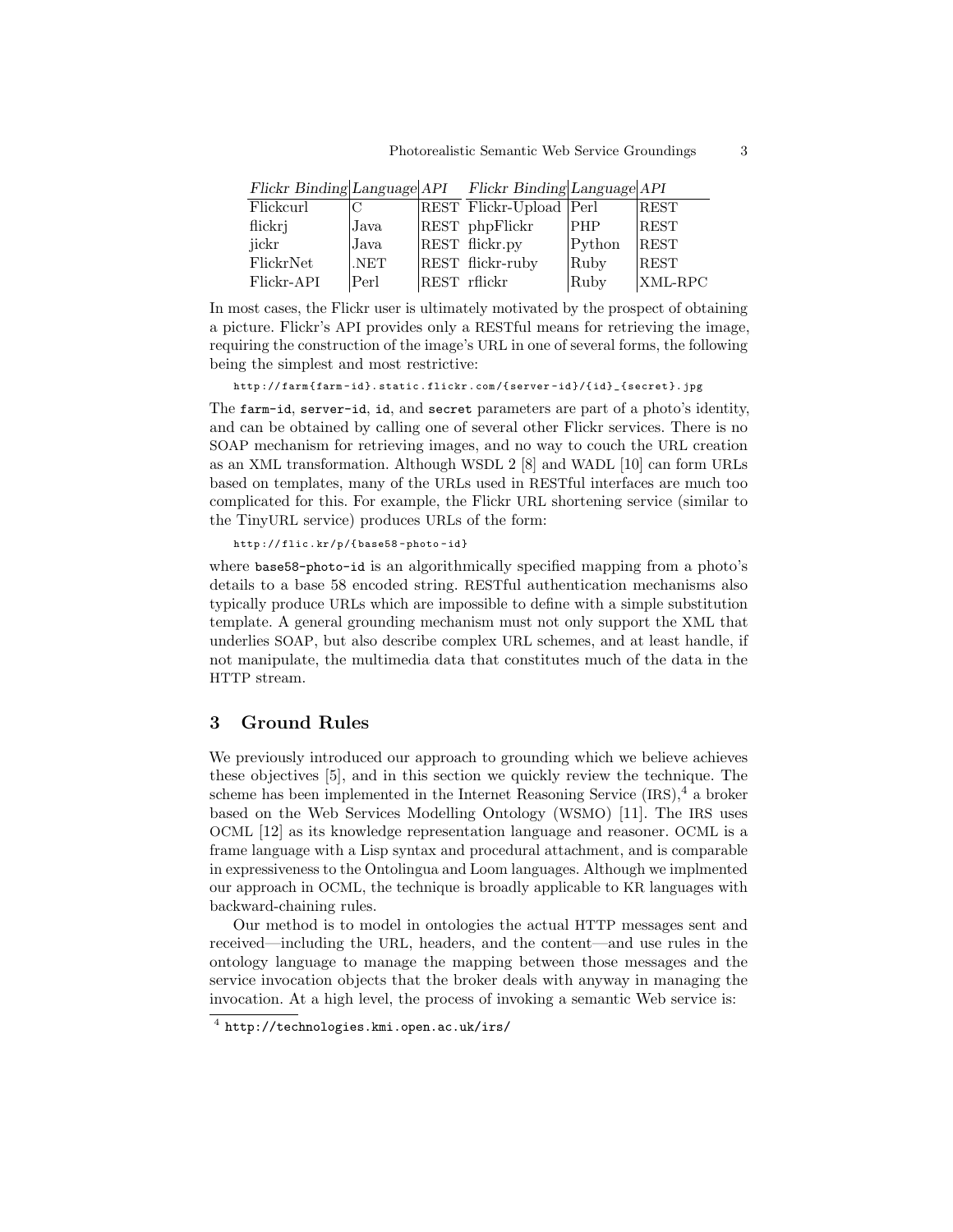- 1. A user invokes a semantic service by calling the broker with a goal description described ontologically.
- 2. After some processing by mediators, an ontological Web service invocation instance is created. The invocation object holds the service name, input parameters, and slots to hold the return values from the Web service.
- <span id="page-4-0"></span>3. A rule from the service's semantic description is called to create an HTTP message object based on the service invocation object, with its various slots' values set to reflect the parameters from the the service invocation object.
- 4. The HTTP message is passed to the broker, which then turns the HTTP object directly into a request on the network.

When the service replies, the same procedure is preformed in reverse. The novelty of our scheme lies in step [3.](#page-4-0) We define two entry points, or generic rules, which we call lower and lift. These respectively 'lower' the service request object to an implementation level and 'lift' it back. Concretely, the two rule heads are

```
( lower ? serviceType ? serviceInvocation ? httpRequest )
( lift ? serviceType ? serviceInvocation ? httpResponse )
```
Each Web service description can define its own version of lift and lower, which the broker distinguishes by unifying on the ?serviceType parameter that names the service being invoked. The lower rule's successful fulfilment leads to the instantiation of ?httpRequest, which can then be directly interpreted by the broker to call the Web service. When a response is received from the server, the lift rule runs on the the newly returned ?httpResponse, modifying the original ?serviceInvocation frame to record the return values. The HTTP ontology defines the general form of the HTTP messages in a simple way:

```
( def - class HttpMessage ()
   (( hasHeader : type HttpHeader )
( hasContent : type String : max - cardinality 1)))
```
with HttpRequest and HttpResponse subclassed from HttpMessage. Our grounding ontologies are relatively simple, being built solely for the purpose of supporting groundings, but they could in principle be general purpose ontologies developed for other uses in the respective domains.

As an example, consider the operation to retrieve an image (Section [2\)](#page-2-0). Recall that this consists of performing an HTTP GET operation on a URL of the form:

http :// farm { farm - id }. static . flickr . com /{ server - id }/{ id }\_{ secret }. jpg

If an invocation of that service had a hasPhoto slot which held the identifying features of the picture, the lower rule could be written thus:

```
( def - rule lowerGetFlickrImageService
  ((lower GetFlickrImageService ?invocation ?httpRequest) if
   ( hasPhoto ? invocation ? photo )
   (hasFarmId ?photo ?farmId)
   ( hasServerId ? photo ? serverId )
   (hasId ?photo ?id)
   ( hasSecret ? photo ? secret )
   (= ? httpRequest ( new HttpRequest ))
   (= ? url ( concatenate " http :// farm " ? farmId ". static . flickr . com /"
                          ? serverId "/" ? id "_" ? secret ". jpg "))
   ( assert ( hasUrl ? httpRequest ? url ))
   ( assert ( hasMethod ? httpRequest " GET "))))
```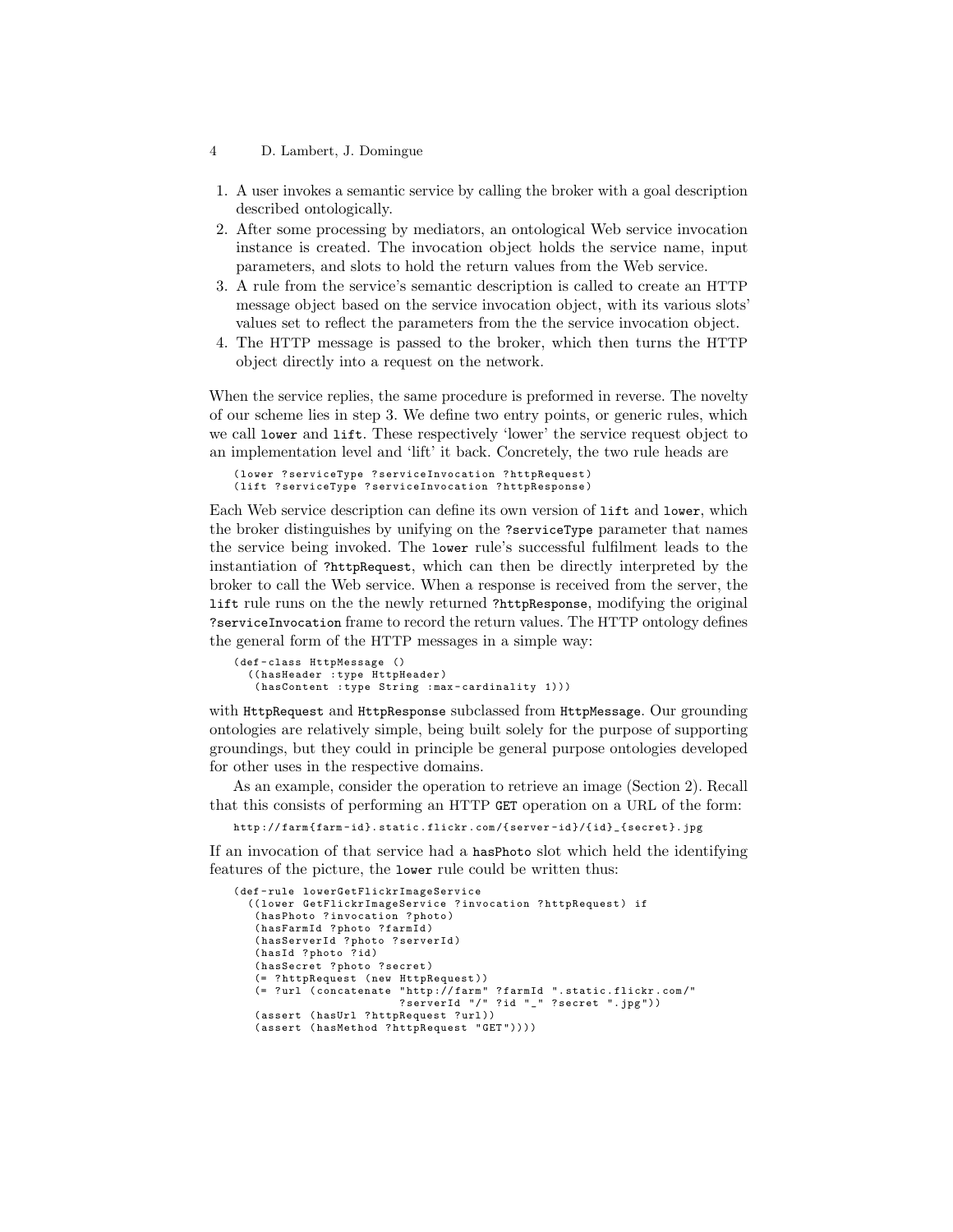We use asserts here because it is OCML's 'house style' as a mutation-oriented frame language, but we believe the rules would be clearer still in an immutable language. Once lowerGetFlickrImageService has succeeded, ?httpRequest is bound to an instance of HTTPRequest whose method field is GET, and the URI field is the correctly constructed location of the photo resource.

#### <span id="page-5-0"></span>4 Working with XML and XML-RPC

In many cases, the content of the HTTP messages will be XML, in particular, XML-RPC or SOAP messages. In our lift and lower rules, we could directly manipulate the string representations of XML, but this becomes cumbersome, prone to error, and fails to 'model' in any meaningful way the transformations. Instead, we introduce simple ontologisations of XML and XML-RPC, and using these we can then write simple lifting and lowering rules.

Our ontologies are straightforward. XML is modelled with a Document concept, which has a rootElement of type Element. In turn, Elements have children which are Elements or Text, and they also have lists of Attributes. Such structures can be transformed into their corresponding strings, and back again, with the relation serialiseXml. The essentials are shown in Figure [1.](#page-5-1)

```
( def - class Document ()
  (( rootElement : type Element )))
( def - class Element ()
  ((tag : type string)
   ( attributes : type Attributes )
   ( contents : type Contents )))
( def - class Attributes () ? attributes
  : iff - def
  ( and ( listp ? attributes )
        (every ?attributes Attribute))) ((value :type string)))
                                            ( def - class Attribute ()
                                              (( name : type string )
                                               ( value : type string )))
                                            ( def - class Contents () ? contents
                                             : iff - def
                                              ( and ( listp ? contents )
                                                    ( every ? contents
                                                            ( or Element Text ))))
                                            ( def - class Text ()
```
<span id="page-5-1"></span>Fig. 1. XML ontologisation in OCML.

An XML-RPC [\[9\]](#page-11-8) message is a simple serialisation of a remote procedure call, for example:

```
<? xml version ="1.0"? >
< methodCall >
   < methodName > examples . getStateName </ methodName >
   < params >
       < param >< value >< i4 >41 </ i4 > </ value > </ param >
   </ params >
</ methodCall >
```
The content of an XML-RPC service invocation is a MethodCall, comprising a MethodName and a list of parameters. Each parameter Param has a typed value, which may be a simple scalar, an array, or a structure. These are represented by matching concepts in the ontology, shown in Figure [2.](#page-6-1)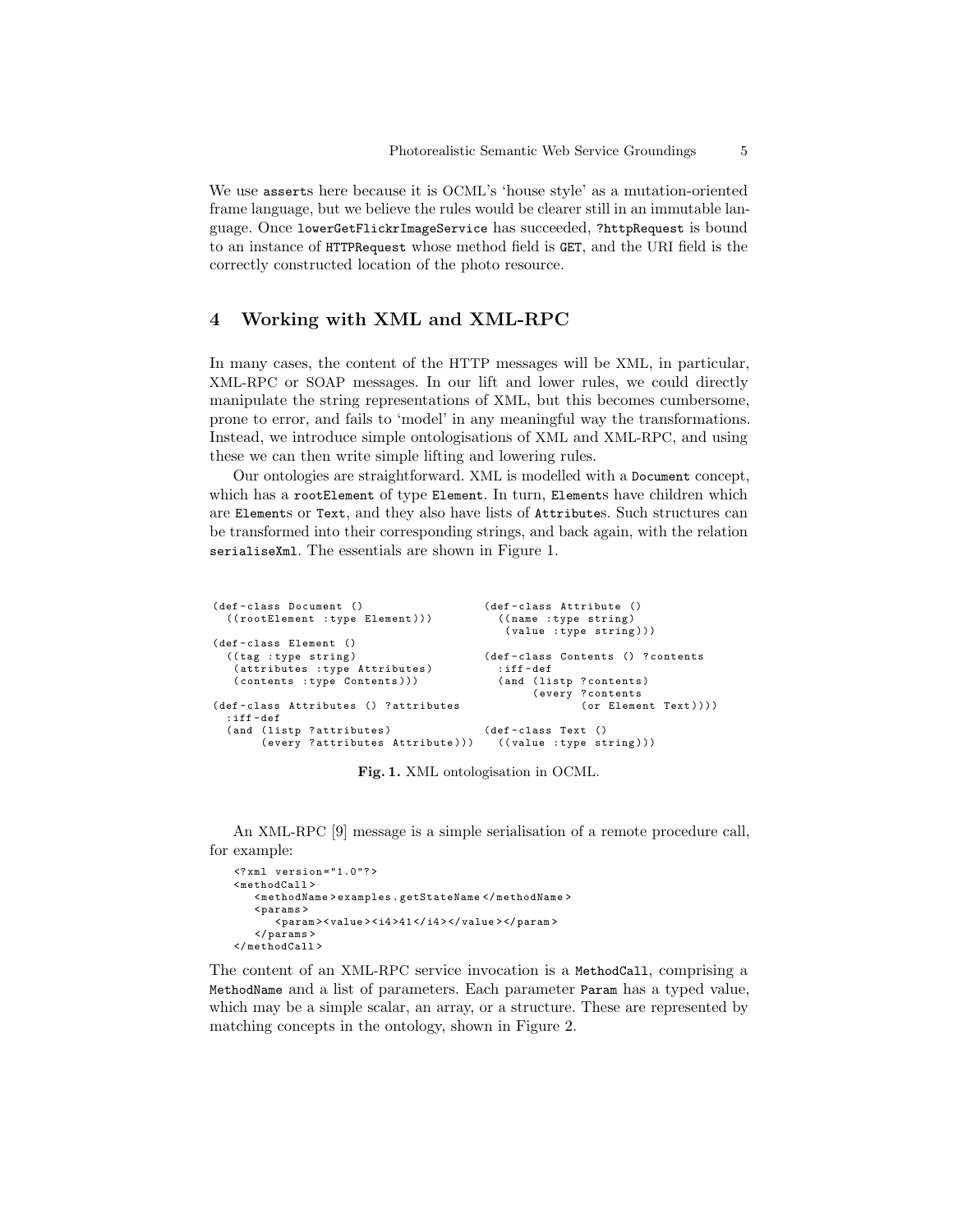```
6 D. Lambert, J. Domingue
```

```
( def - class MethodCall ()
    (( methodName : type MethodName
                   : cardinality 1)
     ( params : type ListOfParam )))
(def-class ListOfParam () ?list
  : iff - def ( and ( listp ? list )
( every ? list Param )))
( def - class MethodName ()
    (( value : type string )))
( def - class Params ( ) )
( def - class Param ()
    (( value : type Value )))
( def - class Value ())
                                              ( def - class scalarValue ( Value ))
                                              ( def - class I4 ( scalarValue )
                                                  (( value : type integer )))
                                              ( def - class Boolean ( scalarValue )
                                                   (( value : type boolean )))
                                              ( def - class String ( scalarValue )
                                                  (( value : type string )))
                                              ( def - class Struct ( Param )
                                                  ())
                                              ( def - class Member ()
                                                  (( name : type string )
                                                    ( value : type Param )))
```
<span id="page-6-1"></span>Fig. 2. XML-RPC ontologisation in OCML (an illustrative subset only).

The relation xmlrpcToXml deals with mapping from the XML-RPC ontological objects to XML ontological objects, which can then be serialised to a string of XML with serialiseXml.

#### <span id="page-6-0"></span>5 Flickr

We now illustrate the use of rules to create groundings for both RESTful and XML-RPC interfaces to Flickr services. Flickr is a commerical website offering 'freemium' hosting of users' photographs, combined with social-networking facilities for the structured sharing of those images. Flickr provides a sizable API to examine the metadata around the images themselves. We have already seen how an image can be retrieved from Flickr (Section [3\)](#page-3-0), but to do that, we must discover the details about an image required to construct the URL.

We will skip the intricacies of creating an account, setting up API keys and the like, although we have create groundings for those services, too. For this paper, our concern is with a) getting a list of recently changed photos in a user's account  $b$ ) getting a list of sizes in which those are available. The relevant services are flickr.photos.recentlyUpdated and flickr.photos.getSizes. The Flickr API provides interfaces for SOAP, XML-RPC, and REST, but for all three, services are defined in terms of a Flickr-specific abstraction for passing arguments. Each method takes a set of name/value pairs, and this is then cryptographically signed to ensure security. The flickr.photos.recentlyUpdated method takes three arguments, api\_key, auth\_token, and min\_date, while flickr.photos.getSizes takes arguments api\_key, auth\_token, and photo\_id. The api\_key identifies the application making the request, and the auth\_token is obtained when a user grants a particular application access to their account. Figure [3](#page-7-0) shows the rule for signing an argument set with an account key, which amounts to taking the MD5 sum of a string which is the concatenation of the application's 'secret' key, and the name/value pairs of the arguments (this ordering is arranged by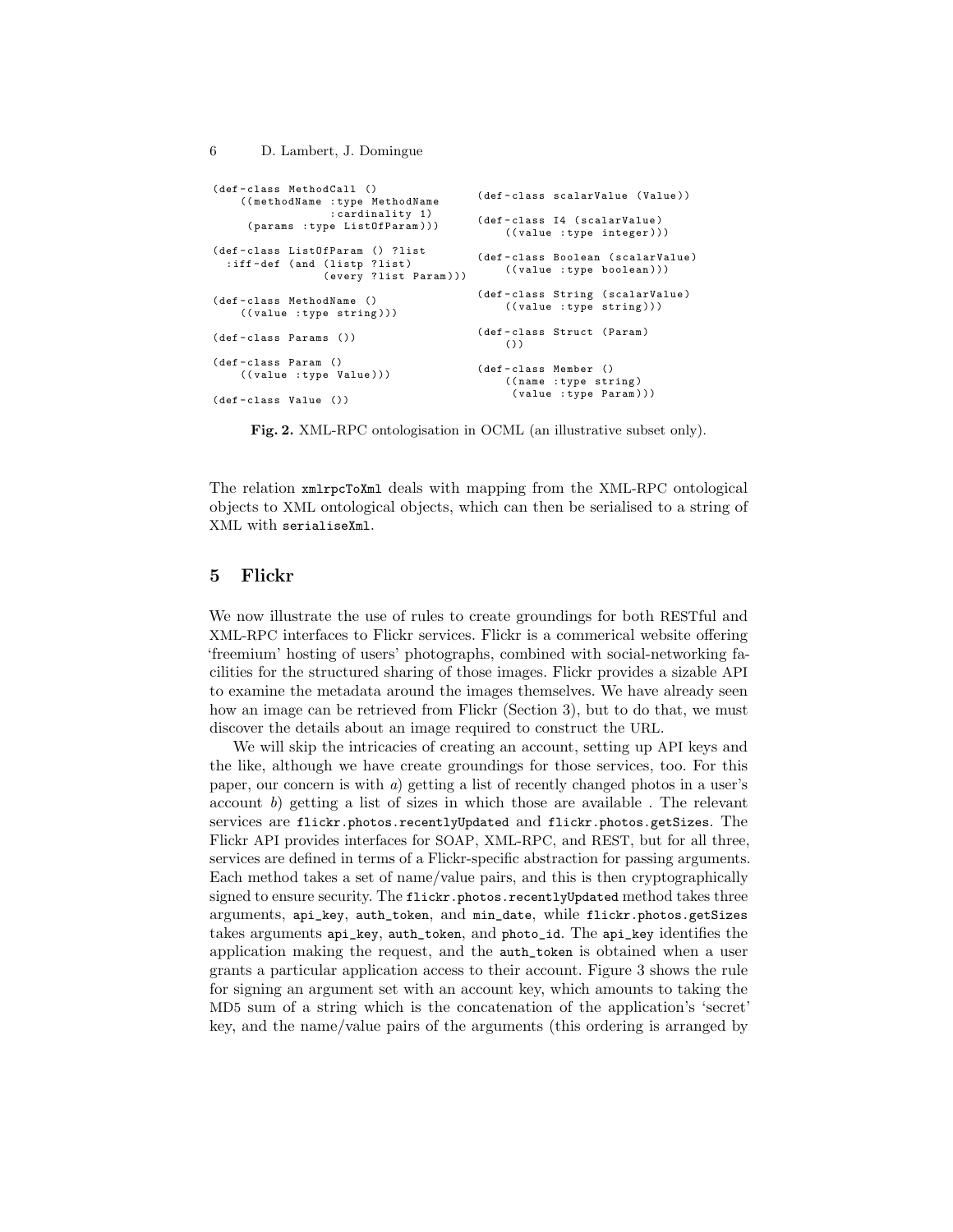the canonicalArgumentsString relation, which for brevity is not shown). The signArguments rule is used by lowering rules where required.

```
( def - rule signArguments
    (( signArguments ? flavour ? arguments ? account ) if
      ( hasSecret ? account ? secret )
     ( hasValue ? secret ? secret - string )
     ( canonicalArgumentsString ? flavour ? arguments ? canonical - args )
     (= ? to -be - signed ( concatenate ? secret - string ? canonical - args ))
     (= ? signature ( md5sum ?to -be - signed ))
     (addArgument ?args "api_sig" ?signature)))
```
<span id="page-7-0"></span>Fig. 3. Signing a call.

```
( def - rule lower - for - photosRecentlyUpdatedRestService
     (( lower photosRecentlyUpdatedRestService ? invocation ? http - request ) if
      (= ? account ( wsmo - role - value ? invocation hasAccount ))
      (= ? token ( wsmo - role - value ? invocation hasToken ))
      (= ? min - date ( wsmo - role - value ? invocation hasMinimumDate ))
      ( hasKey ? account ? apikey )
       ( hasValue ? apikey ? apikey - string )
( hasValue ? token ? token - string )
       (= ? args ( new - instance Arguments ))
( addArgument ? args " method " " flickr . photos . recentlyUpdated ")
      ( addArgument ? args " api_key " ? apikey - string )
      ( addArgument ? args " auth_token " ? token - string )
      (addArgument ?args "min_date" ?min-date)
       ( signArguments rest ? args ? account )
( argsToRestRequest ? args ? http - request )))
```
<span id="page-7-1"></span>Fig. 4. Lowering rule for RESTful photos.recentlyUpdated.

The lowering rule for the RESTful flickr.recentlyUpdated service is shown in Figure [4.](#page-7-1) The rule is straightforward, with the first half concerned with extracting from the ?invocation the necessary argument values, and the second half constructing an Arguments instance using those values. The last two lines ensure the arguments are signed, and then pack the arguments into an HTTP request. The conversion from an argument set to an HTTP request is handled by the argsToRestRequest rule, shown in Figure [5.](#page-8-0)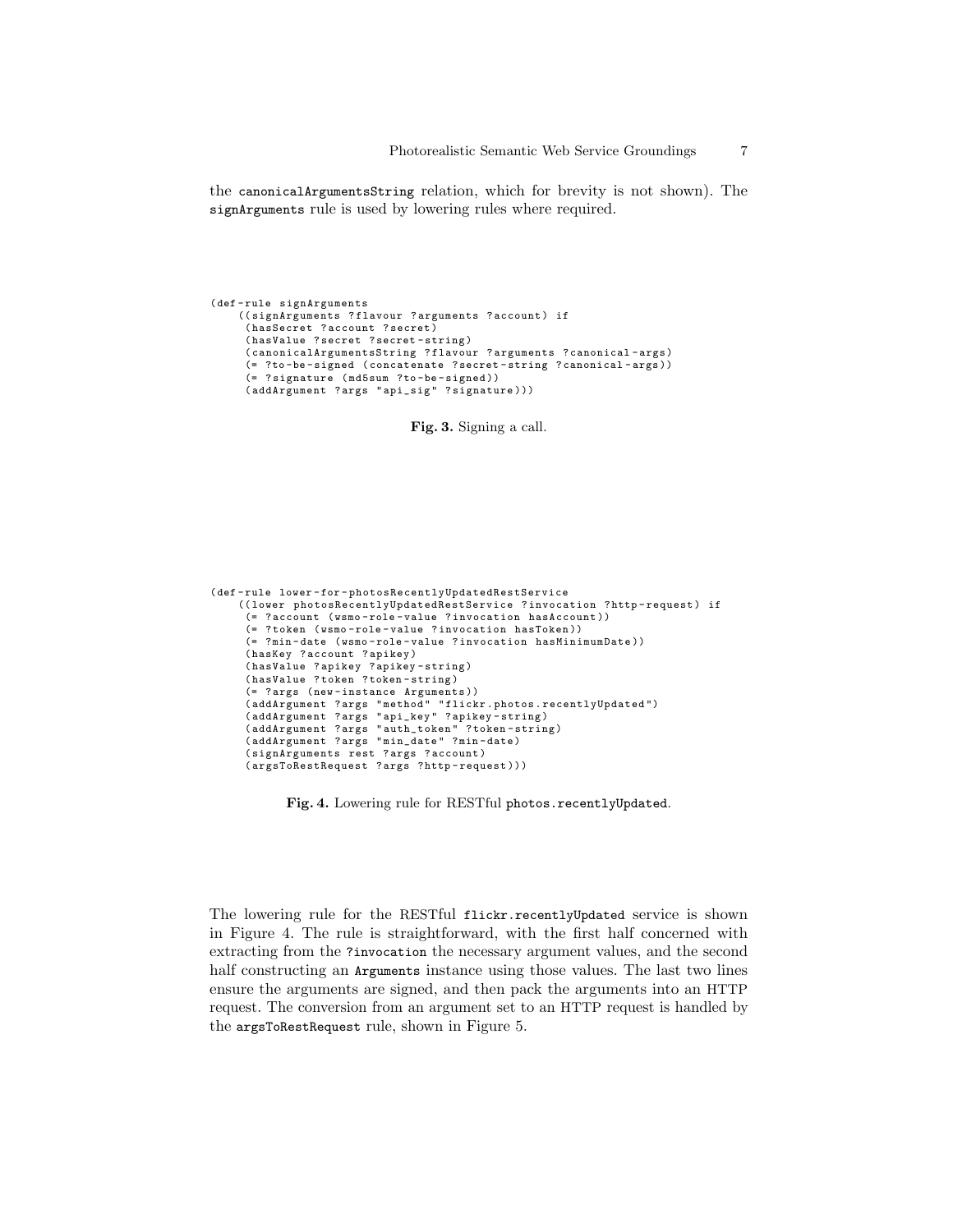```
( def - rule argsToRestRequest
  (( argsToRestRequest ? arguments ? http - request ) if
   (= ? args ( setofall ? pairs
                         ( and ( hasArgument ? arguments ? argument )
                               ( hasName ? argument ? name )
                                ( hasValue ? argument ? value )
                                ( = ? pairs (? name ? value ))))( listAsQuery ? args ? query )
   (= ? url ( concatenate " http :// api . flickr . com / services / rest /?" ? query ))
   ( rfc2616 : set - url ? http - request ? url )
   ( rfc2616 : set - method ? http - request " GET ")))
```
<span id="page-8-0"></span>

argsToRestRequest constructs a URL with the arguments in the form

param1 = value1 & param2 = value2 ...

and sets the ?http-request fields appropriately. The lifting rule is shown in Figure [6.](#page-8-1)

```
( def - rule lift - for - photosRecentlyUpdatedRestService
     (( lift photosRecentlyUpdatedRestService ? http - response ? invocation ) if
      ( rfc2616 : get - content ? http - response ? http - content )
      ( xml : serialiseXml ? xml ? http - content )
      ( xml : rootElement ? xml ? root - element )
      ( xml : elementByName ? root - element ? photos - element " photos ")
      ( extractXmlPhotoList ? photos - element ? photolist )
( set - goal - slot - value ? invocation hasPhotoList ? photolist )))
```
<span id="page-8-1"></span>

In lifting the response, we extract the content from the ?http-response, convert it into an ontological model of the XML, and use a rule extractXmlPhotoList (not shown) to extract the appropriate fields and build an ontological list of the contents. With this list of photographs, we are now ready to invoke the second service, flickr.photos.getSizes. We will invoke this service in XML-RPC.

```
( def - rule lower - for - photosGetSizesXmlrpcService
    (( lower photosGetSizesXmlrpcService ? invocation ? http - request ) if
     ( argsForPhotosGetSizes ? invocation ? args )
     (= ? account ( wsmo - role - value ? invocation hasAccount ))
     ( signArguments xmlrpc ? args ? account )
     ( argsToXmlrpcRequest ? args ? http - request )))
```
<span id="page-8-2"></span>Fig. 7. Lowering rule for flickr.photos.getSizes.

Figure [7](#page-8-2) shows the lowering rule for this XML-RPC service. This time, the conversion from the invocation object to the argument pairs used by Flickr is done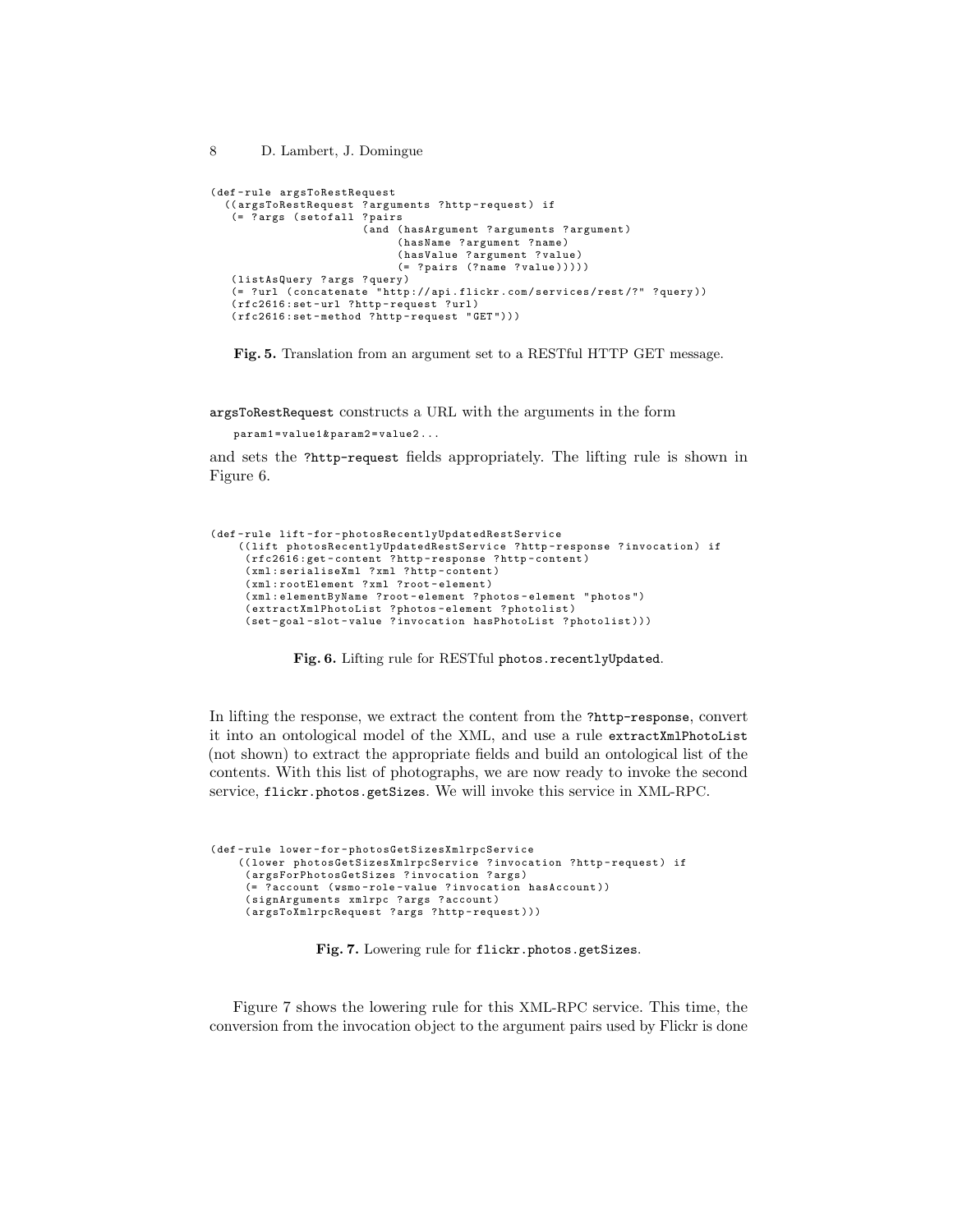in another rule argsForPhotosGetSizes (not shown). The use of a rule for this means we could share the logic between the XML-RPC version shown here, and a REST or SOAP version. The argument set is again signed using signArguments, and then passed to a new rule argsToXmlrpcRequest, shown in Figure [8.](#page-9-1)

```
( def - rule argsToXmlrpcRequest
     (( argsToXmlrpcRequest ? args ? http - request ) if
      ( getArgument ? args " method" ? method)
      (= ? nonmethodargs
         ( setofall ? member
                      ( and ( hasArgument ? args ? arg )
                            ( hasName ? arg ? name )
( not (= ? name " method "))
                            ( hasValue ? arg ? value )
                            (= ? member ( xmlrpc : Member ? name
                                                            ( xmlrpc : String ? value ))))))
      (= ? xmlrpc
         ( xmlrpc : MethodCall ? method
                                 ( xmlrpc : Param ( xmlrpc : Struct ? nonmethodargs ))))
      ( xmlrpc : mapToXml ? xmlrpc ? xmlmodel )
      ( xml : serialiseXml ? xmlmodel ? xmlstring )
      ( rfc2616 : set - content ? http - request ? xmlstring )
      ( rfc2616 : set - method ? http - request " POST ")
      ( rfc2616 : set - url ? http - request
                           " http :// api . flickr . com / services / xmlrpc /")))
```
<span id="page-9-1"></span>Fig. 8. Translation from argument set to an XML-RPC message.

In argsToXmlrpcRequest we see similar machinary to that in argsToRestRequest for converting the argument set, but this time we create an XML-RPC message with a **Struct** to hold the pairs, rather than embedding them in a URL.

#### <span id="page-9-0"></span>6 Related Work

WSDL [\[13\]](#page-11-12) has been the de facto means of specifying Web service interfaces since the birth of Web services. Both OWL-S [\[1\]](#page-11-0) and WSMO [\[11\]](#page-11-10) define their groundings by pointing at the WSDL of their targets, but the mapping to the syntactic content of the messages is something of a grey area. The OWL-S WSDL document [\[14\]](#page-11-13) suggests that OWL-S services should require Web services to use an OWL specific encoding in their implementation. The semantic annotation extensions for WSDL— WSDL-S and then SA-WSDL (Semantic Annotations for Web Service Description Language) [\[3\]](#page-11-2)—provide a vocabulary to link the WSDL descriptions to mapping schemas to handle the lifting and lowering, but the mechanism of the schemas themselves is not specified, and is XML-centric. The IRS previously used XPath expressions to generate OCML relations which performed the lifting and lowering. Another WSMO based broker, the Web Services Execution Environment (WSMX) uses service-specific 'adaptors', written in Java, to connect to services.

Although the principle of 'lifting and lowering' the XML serialisation is well established, it does not address aspects of the HTTP protocol like the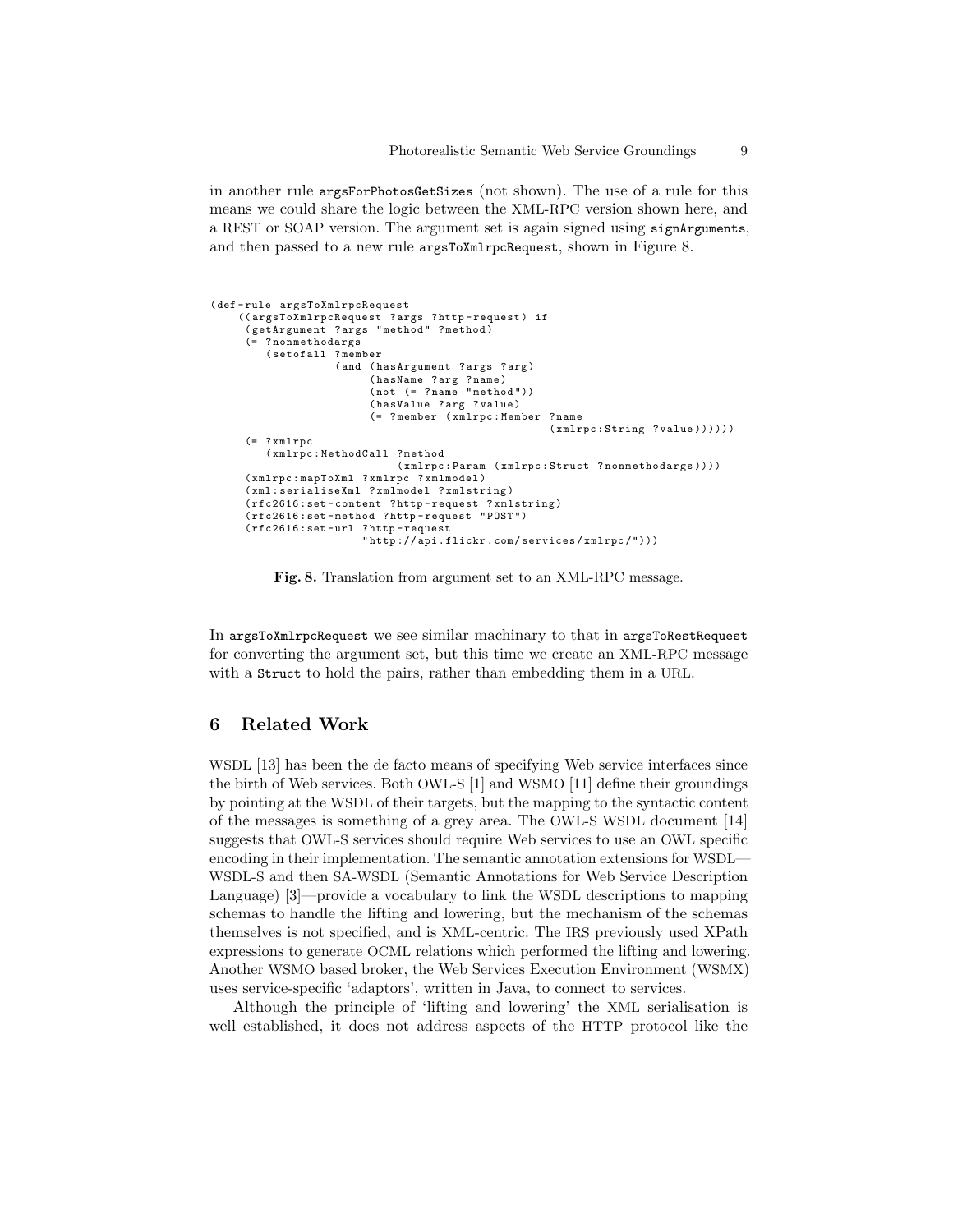Authorization header that many services require for authentication. Moreover, assuming XML translation precludes the use of services that do not employ XML at all. Although WSDL and SOAP are products of the W3C standards, there is significant disquiet amongst developers about their complexity, interoperability, and the way they ignore the Web's architecture. Personal experience has made us skeptical of the quality of WSDL and XSD descriptions, even, or perhaps especially, machine generated ones. Finally, using an XML mapping scheme like XSLT forces the ontology engineer to leave the semantic realm to work on the groundings, and to consider the domain objects in terms of their XML serialisation. In contrast, our groundings unify the lifting and lowering with the management of the HTTP protocol, and are declarative and wholly within the ontology language, modulo the small number of operational primitives such as cryptography functions. Since there are relatively few data encoding and cryptography schemes—many orders of magnitude fewer than there will be Web services—it makes sense to embed them in semantic brokers, and make them available to rules at the ontology level. Such facilities will need to be present one way or another: in our scheme, they are available as reusable primitives, and the number of them therefore kept to a minimum. With these hooks in place, we can encode groundings to a large number of important, real-world Web services in a unified, ontology-based manner.

#### <span id="page-10-0"></span>7 Conclusion

Semantic Web services are about Web services as well as semantics. In this paper, we extended an approach to groundings rooted in ontologies and rules, adding support for XML content and XML-RPC Web services. As an illustration, we described some of the services provided by Flickr, the popular photo sharing site. We have implemented the ontologies discussed in the IRS broker.

We see this approach as a useful low-level implementation platform: it is sufficiently powerful to connect to any kind of HTTP service, and yet is fully accessible from the ontological level. It is general enough, for instance, that it could support multi-part MIME messages. The resulting rules are simple from an engineering perspective, allowing easy reuse of component rules, and declarative description of the necessary operations. For the Flickr services described here, a handful of rules capture the general invocation pattern, and lifting or lowering rules for individual services are compact. Future work will involve a translation to RDF, reusing vocabularies like the W3C's RDF schema for HTTP.<sup>[5](#page-10-1)</sup> We also intend to support SOAP messages directly at the ontological level, in a similar fashion to the XML-RPC support developed here. We intend to create ontologies to model WSDL descriptions, and from there to permit some level of automatic lifting and lowering based on the available information from the WSDL. The same could be done for WADL, and SA-WSDL. Since other semantic Web services work has established XSLT as a means for performing these translations, we should be able to reuse existing XSLT mappings within rules when available.

<span id="page-10-1"></span><sup>5</sup> <http://www.w3.org/TR/HTTP-in-RDF/>